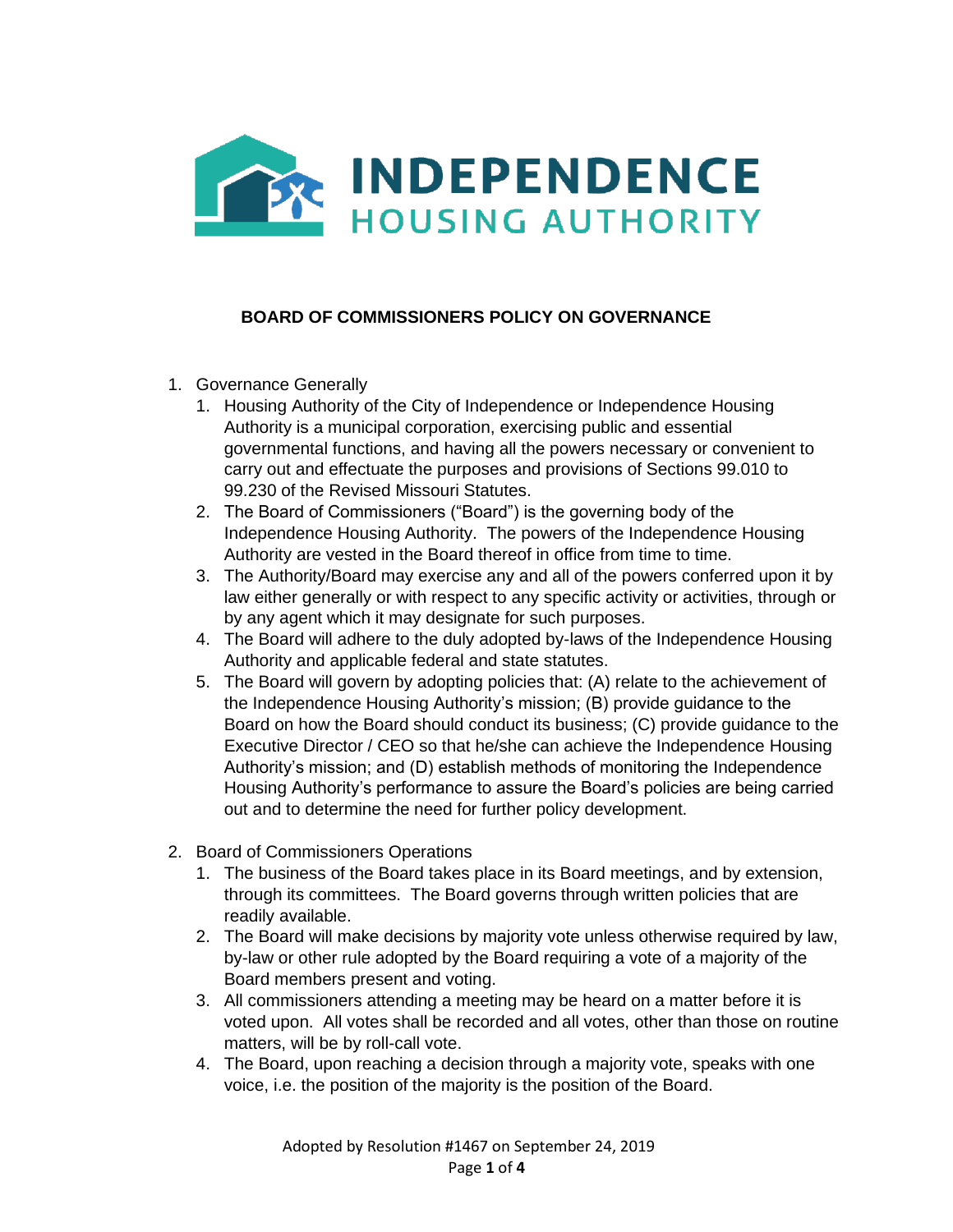- 5. Individual commissioners may not speak with authority to the Executive Director/CEO or other employees unless the Board has provided explicit authority to so speak. An individual commissioner may provide suggestions, comments and advice to management; however, each commissioner acknowledges that without the Board's explicit directions, such suggestions, comments and advice are only that and carry no weight by virtue of the individual's status as a commissioner.
- 6. The Chairperson of the Board acts as the leader of the Board. As such, the Chairperson is responsible, in coordination with the Executive Director/CEO, for organizing an Agenda for Board Meetings that permit full consideration of all issues that must be dealt with by the Board. The Chairperson may designate the Executive Director/CEO to organize the Agenda for the Board of Commissioners each regular meeting along with the Annual Meeting.
- 7. The Chairperson is responsible for conducting the meetings of the Board in a manner that permits each commissioner to express views on appropriate matters, yet curtails deleterious or irrelevant speech.
- 8. The Chairperson is the primary link between the Board and the Executive Director/CEO. This role is collegial, not hierarchical.
- 9. All commissioners are expected to abide by the Board's code of conduct, including ethics and conflict of interest policies.
- 10. Commissioners are expected to participate full in the deliberations of the Board. Silence on a particular issue will be construed as consent unless a vote is taken. Commissioners are encouraged to voice their well-reasoned opinions including disagreements with positions voiced by other commissioners, management or others. At all times, commissioners will act in a constructive and respectful manner. Once a position has bene reached by the Board, such become the position or policy of the Board and all commissioners are obligated to abide by such decision.
- 11. The Board will establish a means of monitoring the Executive Director/CEO's performance in carrying out the policies adopted by the Board and the duties delegated by the Board.
- 12. The Chairperson will meet with the Executive Director/CEO, in person or by other acceptable communication method, at least once each month to discuss significant activities of the Independency Housing Authority and set the Agenda for the next Board meeting.
- 13. The Board may conduct a self-evaluation of Board performance annually, if they feel it necessary.
- 3. Public Meetings of the Board of Commissioners
	- 1. The publicly held meetings of the Board will generally follow Robert's Rules of Order, as applicable, and the order of business will be conducted generally as shown below, but the Board may change the order of business as it deems appropriate:
		- ➢ Call to Order
		- ➢ Roll Call
		- $\triangleright$  Approval of the Minutes
		- ➢ Public Comments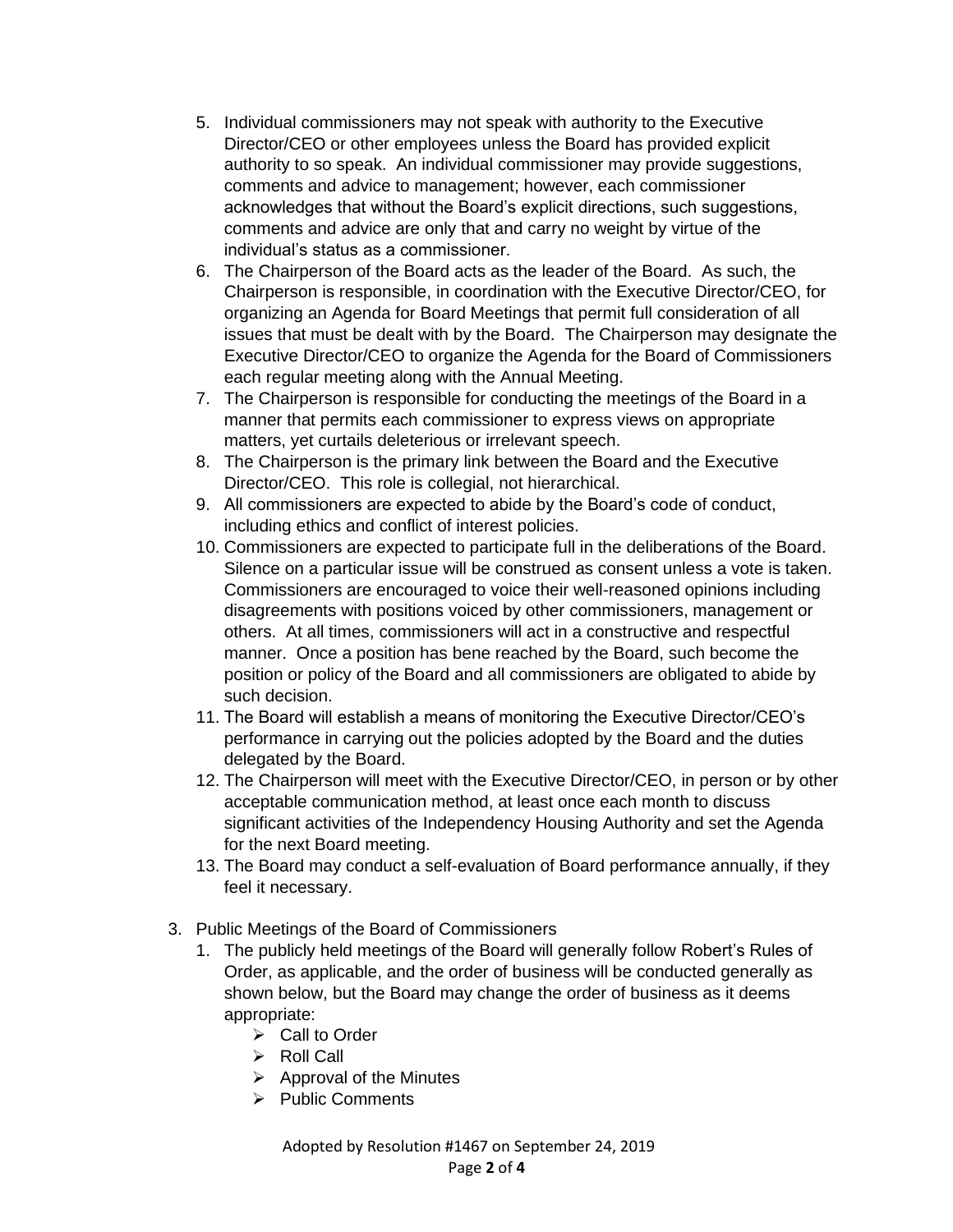- $\triangleright$  Report of the Secretary
- ➢ Old Business
- $\triangleright$  Approval of the Agenda
- ➢ New Business
- ➢ Committee Reports
- $\triangleright$  Closed Session (when necessary or appropriate)
- ➢ Open Session (when necessary or appropriate)
- ➢ Adjournment
- 2. The following rules will apply to all comments from the public at the publicly held Board meetings:
	- $\triangleright$  Anyone wishing to provide comment at a public meeting may do so only after being recognized by the Chairperson
	- $\triangleright$  The individual making the comments must provide their name prior to making other comments.
	- $\triangleright$  Remarks will be limited to three (3) minutes, unless extended by the **Chairperson**
	- ➢ Remarks must be directly related to the issues or business before the Board
	- $\triangleright$  Requests to appear on the Board's agenda must be received by the Executive Director at least four (4) business days prior to the regular monthly Board meeting. Such requests must be in writing, specify the substance of the agenda item and provide the name and contact information of the requester and, if different, the name and contact information of the person that will appear and present the proposed agenda item.
	- ➢ The Chairperson or his/her representative will refer items brought before the Board to the Executive Director/CEO for appropriate action.
- 4. Board Delegation of Authority to the Executive Director/CEO
	- 1. The Executive Director/CEO is the Board's only delegate. As such, the Board is dependent upon the Executive Director/CEO to carry out the day-to day operations of the Independence Housing Authority.
	- 2. The Board delegates to the Executive Director all necessary authority to carry out such activities, within the confines of duly adopted policies, approved work plans and budget constraints, and the general constraint that all undertakings of the Executive Director will be legal, ethical and prudent.
	- 3. Generally, the Executive Director/CEO is empowered to assign and utilize resources; to employ, promote, discipline and deploy staff; to translate Board policies into action; to speak on behalf of the Independence Housing Authority as agent for the Board; and to organize and delegate for results and he/she deems appropriate.
	- 4. It is expected that the Executive Director/CEO will exercise common sense and prudence in carrying out his/her responsibilities. The Board intends that its policies are designed to provide adequate guidance for foreseeable events and contingencies. It is acknowledged that there will be issues that confront the Executive Director/CEO that the Board may not have foreseen. In such cases